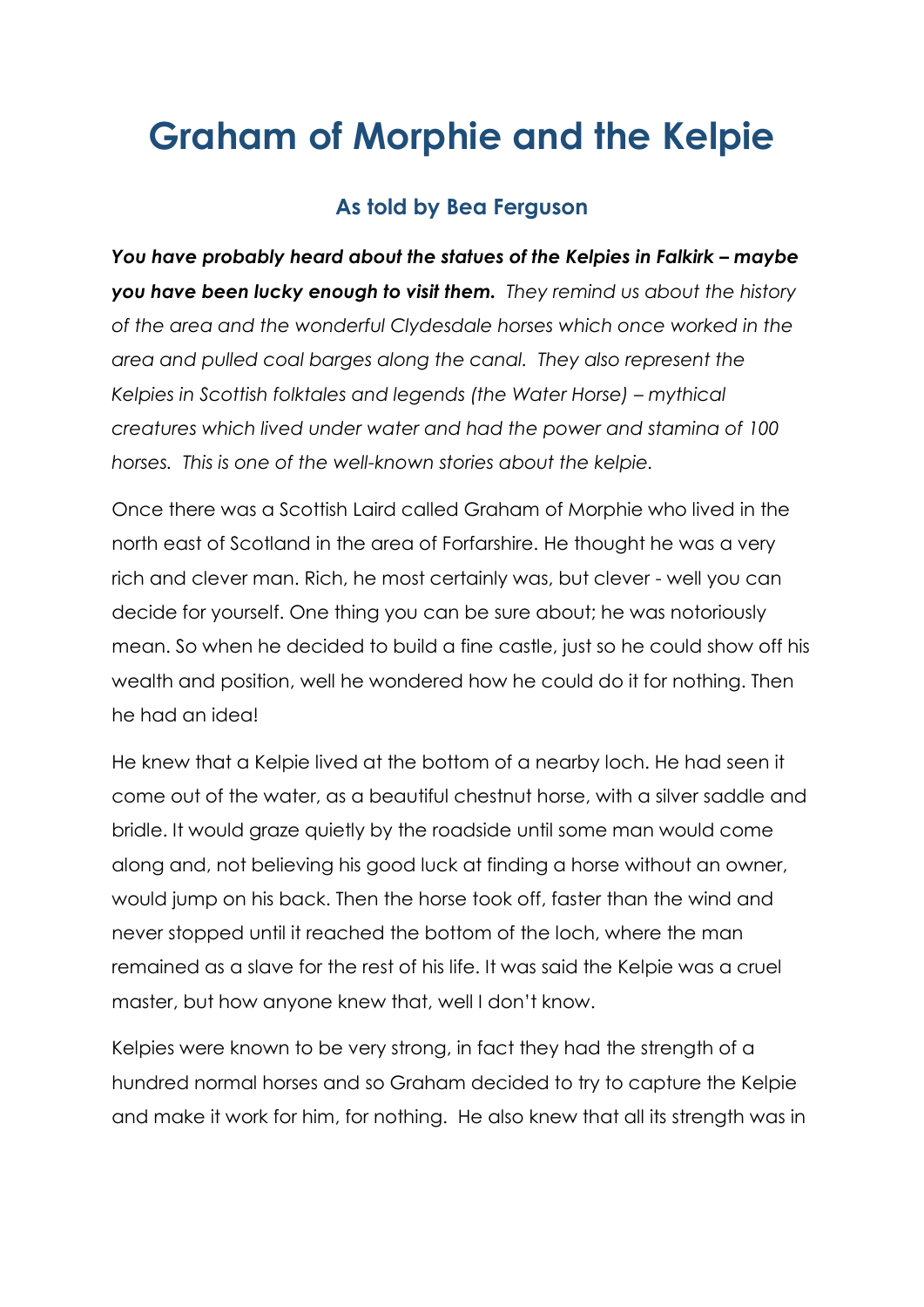the magic bridle it wore and so all he had to do was get that off. No easy job! But the Laird of Morphie didn't know the meaning of fear.

So one evening, Graham took his sharpest knife and told his wife he was away to find a servant and thought the water horse would make a good one.

'I need your help though,' he said. 'Go into the garden and pluck two twigs from the rowan tree, form them into the sign of a cross, and place them above the front door. That will keep the kelpie out for no evil creature would walk beneath the witch's tree, especially when it is in the shape of a holy cross. Lock and bar the front door, but I must be able to get in myself, so leave the kitchen window unlocked. Do you understand?'

Well, if the Laird wasn't afraid of kelpies, his wife was. She cried and pleaded with him not to do it, but he pushed her away and told her not to be such a fool but do as he told her.

She was so terrified that she quickly pulled the rowan twigs, shaped them into a cross and put them above the door. She locked the door and opened the window, just as he had told her and then she went to bed and hid underneath the blankets.

Graham walked down to the loch. Sure enough, a beautiful chestnut horse with a silver saddle and bridle stood grazing by the roadside, looking very quiet and docile. Graham wasn't fooled by that and crept up behind the creature and struck it on the side of its head, cutting through the leather of the bridle as he did. The kelpie was taken by surprise and reared up in the air and, as it did, the bridle slipped off and fell on the ground. Graham quickly picked it up and put it in his pocket because he knew that without it, the horse had lost its magic.

Suddenly the horse turned to face him and, much to his surprise, spoke in a human voice.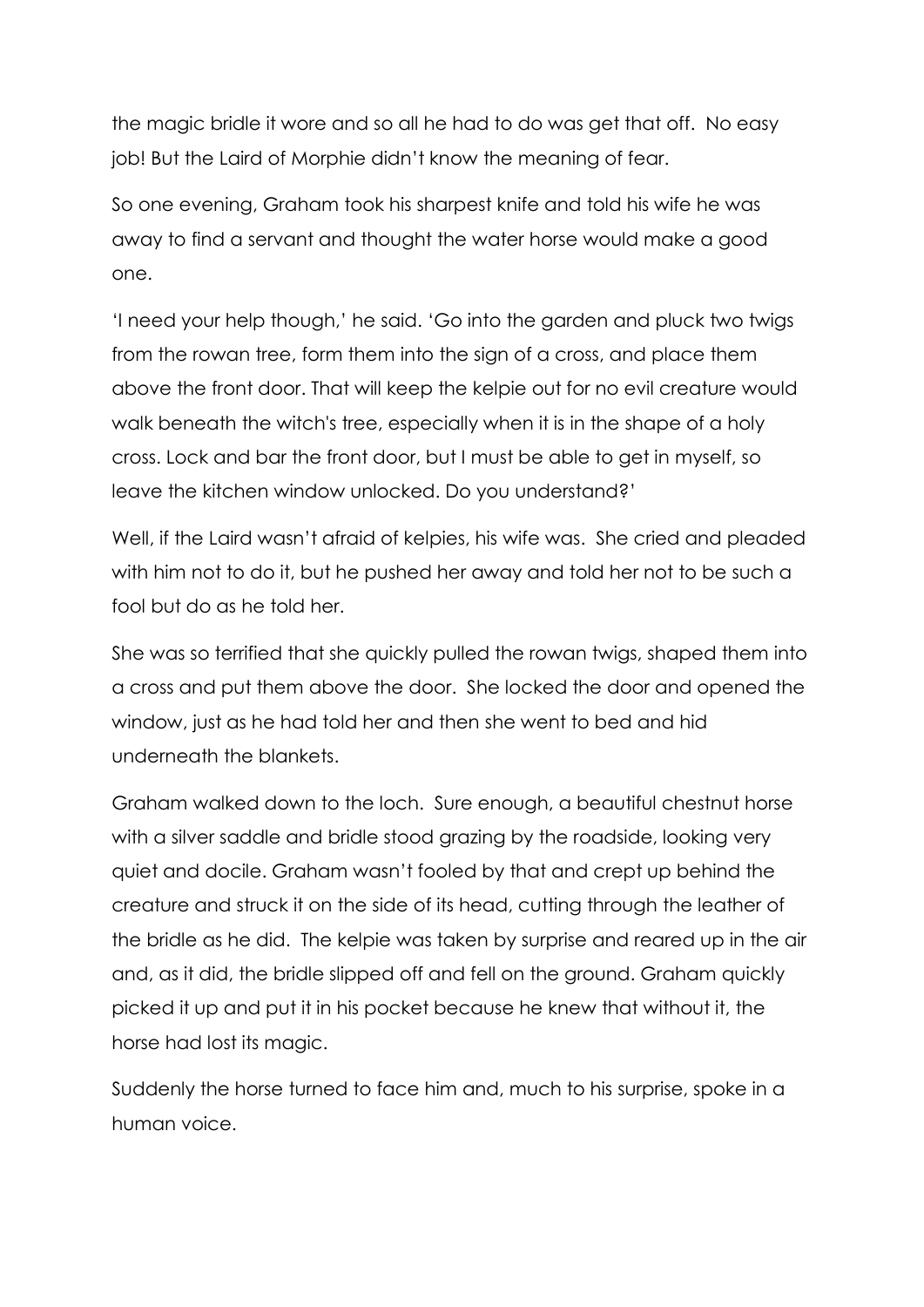'Graham of Morphie - what harm have I ever done you? Give me back my bridle!'

'Well,' replied Graham, 'maybe you haven't done me any harm, but if you could, you would, so I mean to keep the bridle.'

'Right then,' said the horse – 'I'll take possession of your house!' It took off faster than the wind, while Graham followed, laughing all the way home. When he arrived at the house, there was the horse standing at the front door because it couldn't cross the doorway with a cross of rowan tree above it. Graham quickly went round the back, in through the kitchen window, closed it tightly and went upstairs. He looked down at the horse.

'See here,' he said. 'I need a strong horse to help me build a castle. Stay with me until it is finished and I'll give you back your bridle.'

The horse had no choice because its magic had gone with its bridal.

Now, I've mentioned that the Kelpie was supposed to be a cruel master, but it was nothing compared to Graham. Day after day, he watched that horse pull heavy loads of stones up to the top of the hill. He didn't give it enough to eat and in time it became thin and its ribs stuck out and the gloss disappeared from its coat. It was exhausted, and could hardly drag its feet along.

After seven long years, the castle was finished. One morning, Graham leaned out of the window, threw down the bridle and said, 'Here, take that and get back where you belong!'

The horse stared up at him.

'You'll regret this,' it said and took off faster than the wind, never stopping until it reached the middle of the loch, where it plunged down, down, down into the depths. But as it disappeared it called out these words:

*'Sair back and sair banes, Drivin' the laird o' Morphie's stanes!*